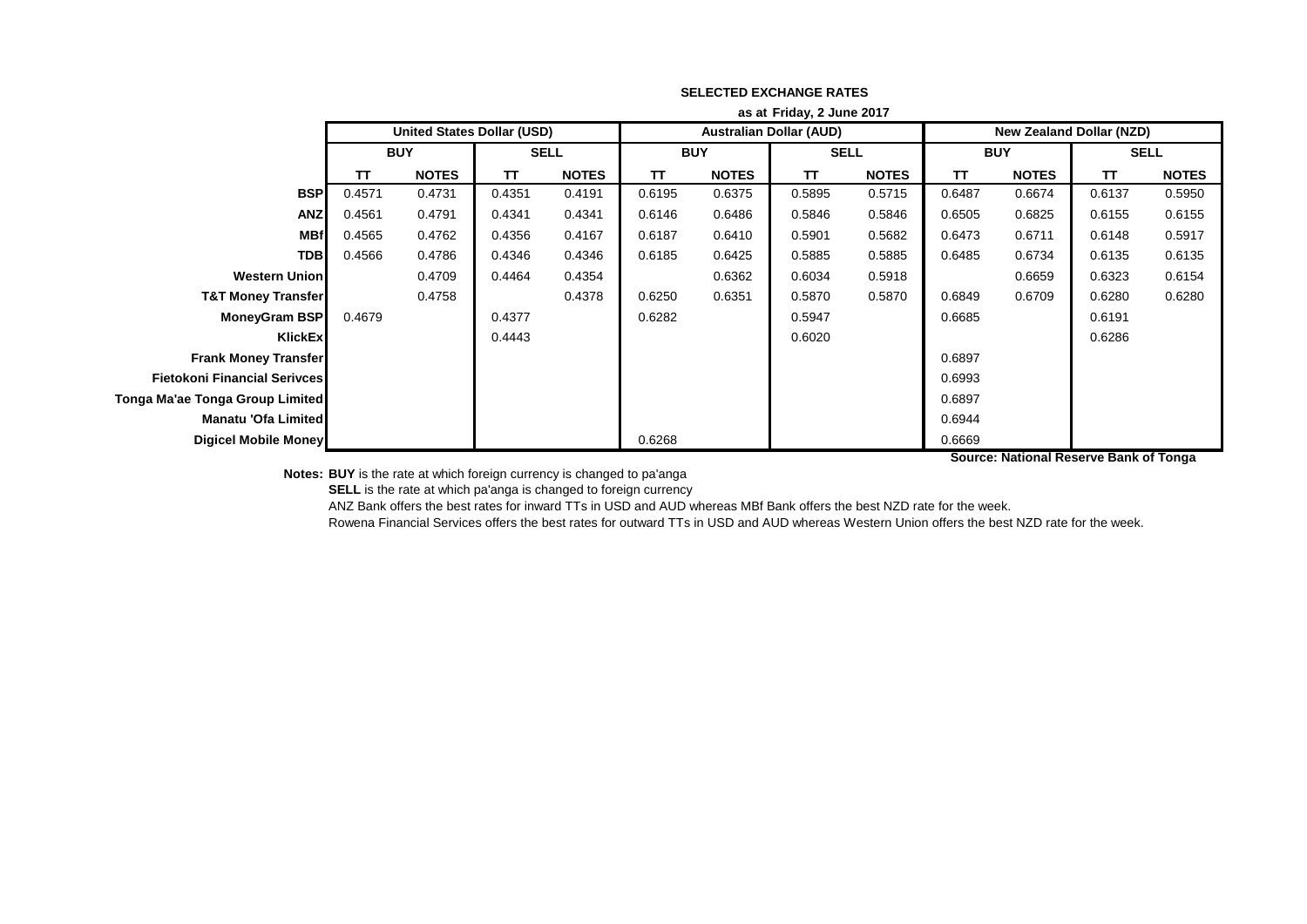|                                     | as at Friday, 9 June 2017 |                            |              |              |            |              |                                |              |                                 |                                        |             |              |  |
|-------------------------------------|---------------------------|----------------------------|--------------|--------------|------------|--------------|--------------------------------|--------------|---------------------------------|----------------------------------------|-------------|--------------|--|
|                                     |                           | United States Dollar (USD) |              |              |            |              | <b>Australian Dollar (AUD)</b> |              | <b>New Zealand Dollar (NZD)</b> |                                        |             |              |  |
|                                     | <b>BUY</b>                |                            | <b>SELL</b>  |              | <b>BUY</b> |              | <b>SELL</b>                    |              | <b>BUY</b>                      |                                        | <b>SELL</b> |              |  |
|                                     | <b>TT</b>                 | <b>NOTES</b>               | $\mathbf{T}$ | <b>NOTES</b> | <b>TT</b>  | <b>NOTES</b> | TΤ                             | <b>NOTES</b> | <b>TT</b>                       | <b>NOTES</b>                           | TΤ          | <b>NOTES</b> |  |
| <b>BSP</b>                          | 0.4610                    | 0.4770                     | 0.4390       | 0.4230       | 0.6113     | 0.6293       | 0.5813                         | 0.5633       | 0.6409                          | 0.6596                                 | 0.6059      | 0.5872       |  |
| <b>ANZ</b>                          | 0.4600                    | 0.4830                     | 0.4380       | 0.4380       | 0.6077     | 0.6417       | 0.5777                         | 0.5777       | 0.6426                          | 0.6746                                 | 0.6076      | 0.6076       |  |
| <b>MBf</b>                          | 0.4604                    | 0.4785                     | 0.4394       | 0.4202       | 0.6104     | 0.6329       | 0.5820                         | 0.5618       | 0.6395                          | 0.6623                                 | 0.6070      | 0.5848       |  |
| <b>TDB</b>                          | 0.4605                    | 0.4825                     | 0.4385       | 0.4385       | 0.6099     | 0.6339       | 0.5799                         | 0.5799       | 0.6406                          | 0.6655                                 | 0.6056      | 0.6056       |  |
| <b>Western Union</b>                |                           | 0.4750                     | 0.4489       | 0.4392       |            | 0.6276       | 0.5937                         | 0.5838       |                                 | 0.6577                                 | 0.6241      | 0.6078       |  |
| <b>T&amp;T Money Transfer</b>       |                           | 0.4800                     |              | 0.4420       | 0.6211     | 0.6323       | 0.5917                         | 0.5917       | 0.6803                          | 0.6626                                 | 0.6369      | 0.6369       |  |
| <b>MoneyGram BSP</b>                | 0.4679                    |                            | 0.4377       |              | 0.6273     |              | 0.5931                         |              | 0.6559                          |                                        | 0.6074      |              |  |
| <b>Frank Money Transfer</b>         |                           |                            |              |              |            |              |                                |              | 0.6897                          |                                        |             |              |  |
| <b>Fietokoni Financial Serivces</b> |                           |                            |              |              |            |              |                                |              | 0.6993                          |                                        |             |              |  |
| Tonga Ma'ae Tonga Group Limited     |                           |                            |              |              |            |              |                                |              | 0.6897                          |                                        |             |              |  |
| Manatu 'Ofa Limited                 |                           |                            |              |              |            |              | 0.6289                         |              | 0.6944                          |                                        |             |              |  |
|                                     |                           |                            |              |              |            |              |                                |              |                                 | Source: National Reserve Bank of Tonga |             |              |  |

**Notes: BUY** is the rate at which foreign currency is changed to pa'anga

**SELL** is the rate at which pa'anga is changed to foreign currency

ANZ Bank offers the best rates for inward TTs in USD and AUD whereas MBf Bank offers the best NZD rate for the week.

Western Union offers the best USD and NZD rate whereas Manatu 'Ofa Limited offers the best rates for outward TTs in AUD for the week.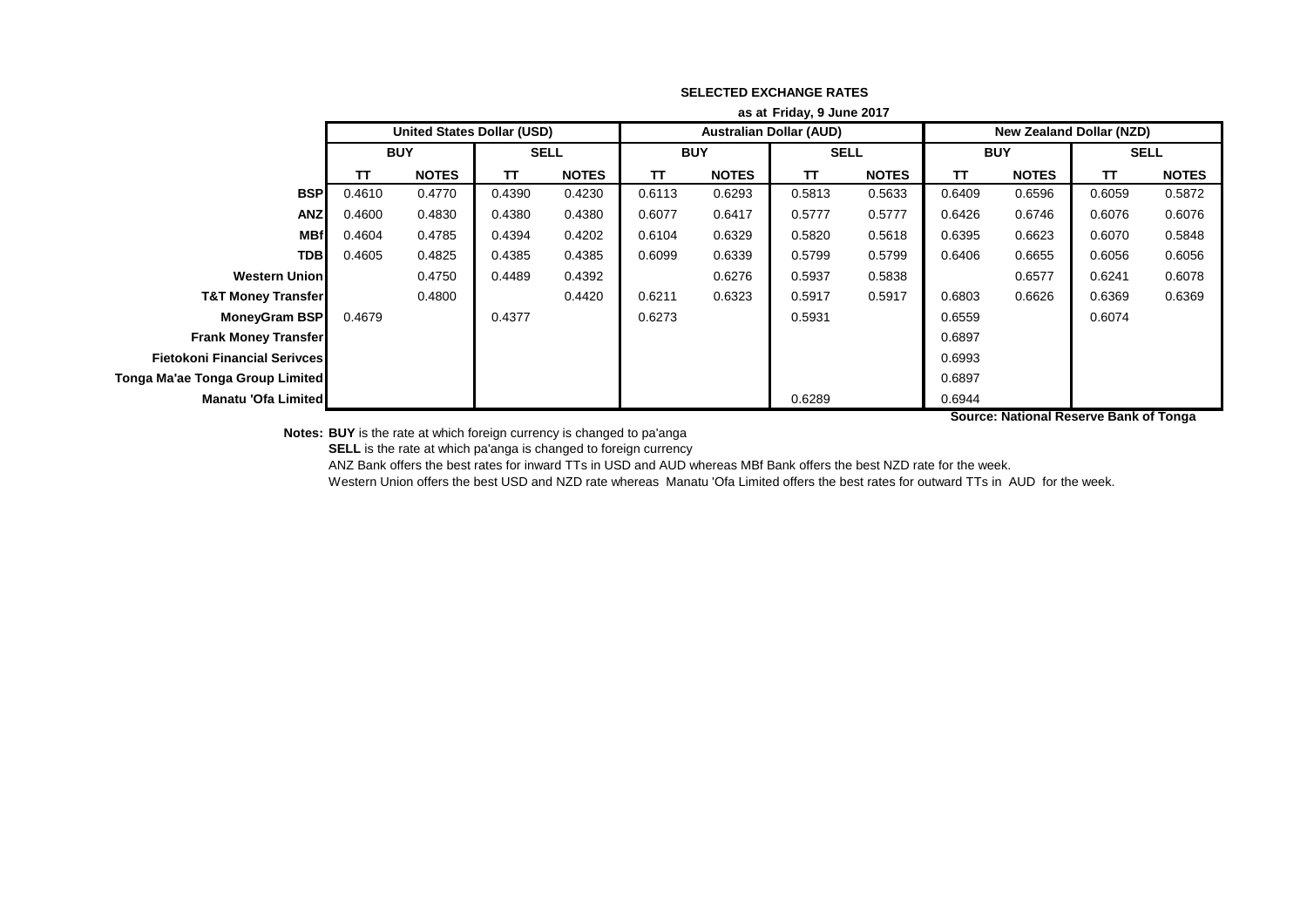|                                 | as at Friday, 16 June 2017 |                                   |             |              |            |              |                                |              |                                 |              |             |              |
|---------------------------------|----------------------------|-----------------------------------|-------------|--------------|------------|--------------|--------------------------------|--------------|---------------------------------|--------------|-------------|--------------|
|                                 |                            | <b>United States Dollar (USD)</b> |             |              |            |              | <b>Australian Dollar (AUD)</b> |              | <b>New Zealand Dollar (NZD)</b> |              |             |              |
|                                 | <b>BUY</b>                 |                                   | <b>SELL</b> |              | <b>BUY</b> |              | <b>SELL</b>                    |              | <b>BUY</b>                      |              | <b>SELL</b> |              |
|                                 | ΤT                         | <b>NOTES</b>                      | π           | <b>NOTES</b> | ΤT         | <b>NOTES</b> | ΤT                             | <b>NOTES</b> | <b>TT</b>                       | <b>NOTES</b> | π           | <b>NOTES</b> |
| <b>BSP</b>                      | 0.4632                     | 0.4792                            | 0.4412      | 0.4252       | 0.6113     | 0.6293       | 0.5813                         | 0.5633       | 0.6443                          | 0.6630       | 0.6093      | 0.5906       |
| <b>ANZ</b>                      | 0.4622                     | 0.4852                            | 0.4402      | 0.4402       | 0.6081     | 0.6421       | 0.5781                         | 0.5781       | 0.6461                          | 0.6781       | 0.6111      | 0.6111       |
| <b>MBf</b>                      | 0.4626                     | 0.4808                            | 0.4416      | 0.4237       | 0.6104     | 0.6329       | 0.5820                         | 0.5618       | 0.6429                          | 0.6667       | 0.6104      | 0.5882       |
| <b>TDB</b>                      | 0.4627                     | 0.4847                            | 0.4407      | 0.4407       | 0.6102     | 0.6342       | 0.5802                         | 0.5802       | 0.6441                          | 0.6690       | 0.6091      | 0.6091       |
| <b>Western Union</b>            |                            | 0.4773                            | 0.4519      | 0.4413       |            | 0.6276       | 0.5940                         | 0.5838       |                                 | 0.6613       | 0.6276      | 0.6111       |
| <b>T&amp;T Money Transfer</b>   |                            | 0.4822                            |             | 0.4442       | 0.6250     | 0.6323       | 0.5843                         | 0.5843       | 0.6666                          | 0.6660       | 0.6150      | 0.6150       |
| <b>Jones Travel Ltd</b>         |                            | 0.5032                            |             | 0.4050       |            | 0.6608       |                                | 0.5365       |                                 | 0.6962       |             | 0.5625       |
| <b>MoneyGram BSP</b>            | 0.4679                     |                                   | 0.4377      |              | 0.6261     |              | 0.5801                         |              | 0.6548                          |              | 0.6063      |              |
| KlickEx                         |                            |                                   | 0.4503      |              |            |              | 0.5939                         |              |                                 |              | 0.6242      |              |
| <b>Frank Money Transfer</b>     |                            |                                   |             |              |            |              |                                |              | 0.6897                          |              |             |              |
| Fietokoni Financial Serivces    |                            |                                   |             |              |            |              |                                |              | 0.6993                          |              |             |              |
| Tonga Ma'ae Tonga Group Limited |                            |                                   |             |              |            |              |                                |              | 0.6897                          |              |             |              |
| <b>Manatu 'Ofa Limited</b>      |                            |                                   |             |              | 0.6289     |              |                                |              | 0.6944                          |              |             |              |

**Source: National Reserve Bank of Tonga**

**Notes: BUY** is the rate at which foreign currency is changed to pa'anga

**SELL** is the rate at which pa'anga is changed to foreign currency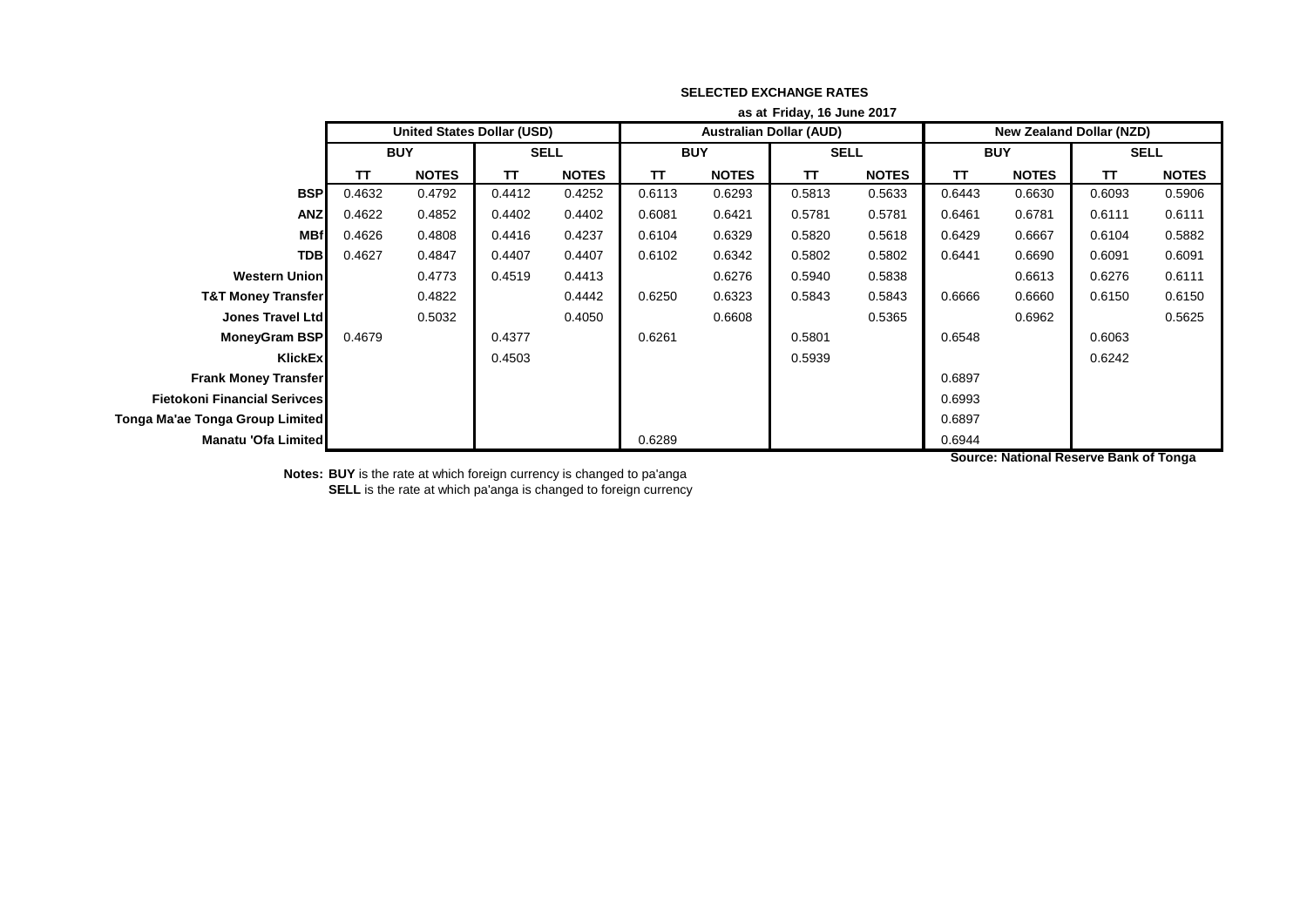|                                     | as at Friday, 23 June 2017        |              |             |              |            |              |                                |              |                                 |              |             |              |
|-------------------------------------|-----------------------------------|--------------|-------------|--------------|------------|--------------|--------------------------------|--------------|---------------------------------|--------------|-------------|--------------|
|                                     | <b>United States Dollar (USD)</b> |              |             |              |            |              | <b>Australian Dollar (AUD)</b> |              | <b>New Zealand Dollar (NZD)</b> |              |             |              |
|                                     | <b>BUY</b>                        |              | <b>SELL</b> |              | <b>BUY</b> |              | <b>SELL</b>                    |              | <b>BUY</b>                      |              | <b>SELL</b> |              |
|                                     | ΤT                                | <b>NOTES</b> | T           | <b>NOTES</b> | TΤ         | <b>NOTES</b> | ΤT                             | <b>NOTES</b> | <b>TT</b>                       | <b>NOTES</b> | TΤ          | <b>NOTES</b> |
| <b>BSP</b>                          | 0.4647                            | 0.4807       | 0.4427      | 0.4267       | 0.6167     | 0.6347       | 0.5867                         | 0.5687       | 0.6422                          | 0.6609       | 0.6072      | 0.5885       |
| <b>ANZ</b>                          | 0.4637                            | 0.4867       | 0.4417      | 0.4417       | 0.6133     | 0.6473       | 0.5833                         | 0.5833       | 0.6437                          | 0.6757       | 0.6087      | 0.6087       |
| <b>MBf</b>                          | 0.4641                            | 0.4831       | 0.4431      | 0.4237       | 0.6159     | 0.6369       | 0.5873                         | 0.5650       | 0.6408                          | 0.6623       | 0.6083      | 0.5848       |
| <b>TDB</b>                          | 0.4642                            | 0.4862       | 0.4422      | 0.4422       | 0.6151     | 0.6391       | 0.5851                         | 0.5851       | 0.6415                          | 0.6664       | 0.6065      | 0.6065       |
| <b>Western Union</b>                |                                   | 0.4789       | 0.4523      | 0.4428       |            | 0.6333       | 0.5971                         | 0.5867       |                                 | 0.6591       | 0.6222      | 0.6091       |
| <b>Rowena Financial Services</b>    | 0.4630                            | 0.5000       | 0.4587      | 0.4444       | 0.6173     | 0.6623       | 0.6024                         | 0.5917       | 0.6667                          | 0.6897       | 0.6211      | 0.6135       |
| <b>T&amp;T Money Transfer</b>       |                                   | 0.4837       |             | 0.4457       | 0.6289     | 0.6377       | 0.5897                         | 0.5897       | 0.6711                          | 0.6639       | 0.6150      | 0.6150       |
| <b>Jones Travel Ltd</b>             |                                   | 0.5047       |             | 0.4064       |            | 0.6664       |                                | 0.5416       |                                 | 0.6939       |             | 0.5605       |
| MoneyGram BSP                       | 0.4679                            |              | 0.4377      |              | 0.6287     |              | 0.5825                         |              | 0.6508                          |              | 0.6027      |              |
| KlickEx                             |                                   |              | 0.4518      |              |            |              | 0.5992                         |              |                                 |              | 0.6222      |              |
| <b>Frank Money Transfer</b>         |                                   |              |             |              |            |              |                                |              | 0.6897                          |              |             |              |
| <b>Fietokoni Financial Serivces</b> |                                   |              |             |              |            |              |                                |              | 0.6897                          |              |             |              |
| Tonga Ma'ae Tonga Group Limited     |                                   |              |             |              |            |              |                                |              | 0.6897                          |              |             |              |
| Manatu 'Ofa Limited                 |                                   |              |             |              | 0.6329     |              |                                |              | 0.6944                          |              |             |              |
| Digicel Mobile Money                |                                   |              |             |              | 0.6169     |              |                                |              | 0.6905                          |              |             |              |

**Source: National Reserve Bank of Tonga**

**Notes: BUY** is the rate at which foreign currency is changed to pa'anga **SELL** is the rate at which pa'anga is changed to foreign currency